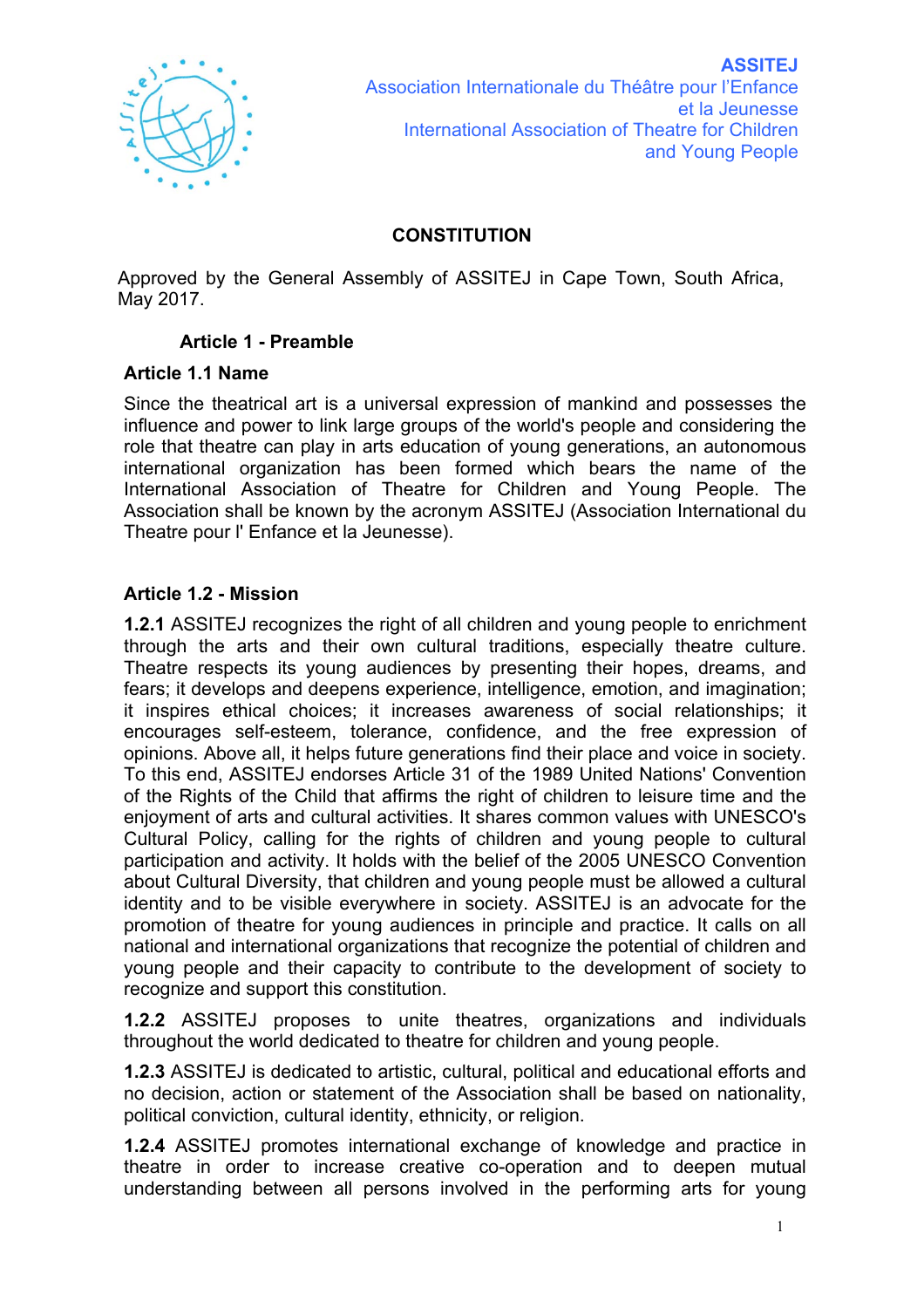audiences.

**1.2.5** ASSITEJ has non-profit and non-commercial aims.

# **Article 2 - Seat**

**2.1** The Seat of ASSITEJ is in Bologna, Italy.

**2.2** The current law of the state in which the Association is resident or situated will apply in all instances not expressly provided for by the present statute, and the private law of that state will bind the Association.

**2.3** The General Assembly is entitled to modify the seat of the Association, amending the Constitution as necessary in order for it to comply with the laws of the Country in which ASSITEJ has its seat.

**2.4** The account and corporate books of the Association shall have to be filed with the seat of the Association.

# **Article 3 - Object**

## **3.1 - Aims**

Recognizing that children and young people make up a large part of the world's population and that they represent the future, the aims of the Association are:

**3.1.1** To work for the rights of children and young people to artistic experiences especially designed and created for them.

**3.1.2** To work for the recognition and acknowledgement of theatre for children and young people.

**3.1.3** To work for improvement of the conditions of theatre for children and young people all over the world.

**3.1.4** To improve the common knowledge of theatre for children and young people worldwide, thus drawing the attention of international and national authorities to the importance of taking children and young people and the artistic work created for them seriously.

**3.1.5** To give people working with theatre for children and young people the opportunity to learn about the work of colleagues from other countries and cultures, thus enabling them to enrich theatre for children and young people in their own country.

**3.1.6** To help to form in all countries, ASSITEJ centres and networks which function in accordance with the mission, constitution and policies of the Association. These centres and networks shall unite all theatres, organizations, and persons interested in theatre for children and young people.

**3.1.7** To help to establish international artistic networks to explore different aspects of artistic work for children and young people, to increase the artistic competence of artists and to benefit them.

#### **3.2 - Means and activities**

The means of achieving these aims will be:

**3.2.1**. Organization, promotion and support of national, regional, and international programmes, congresses, conferences, festivals, study tours, exhibitions, and other activities.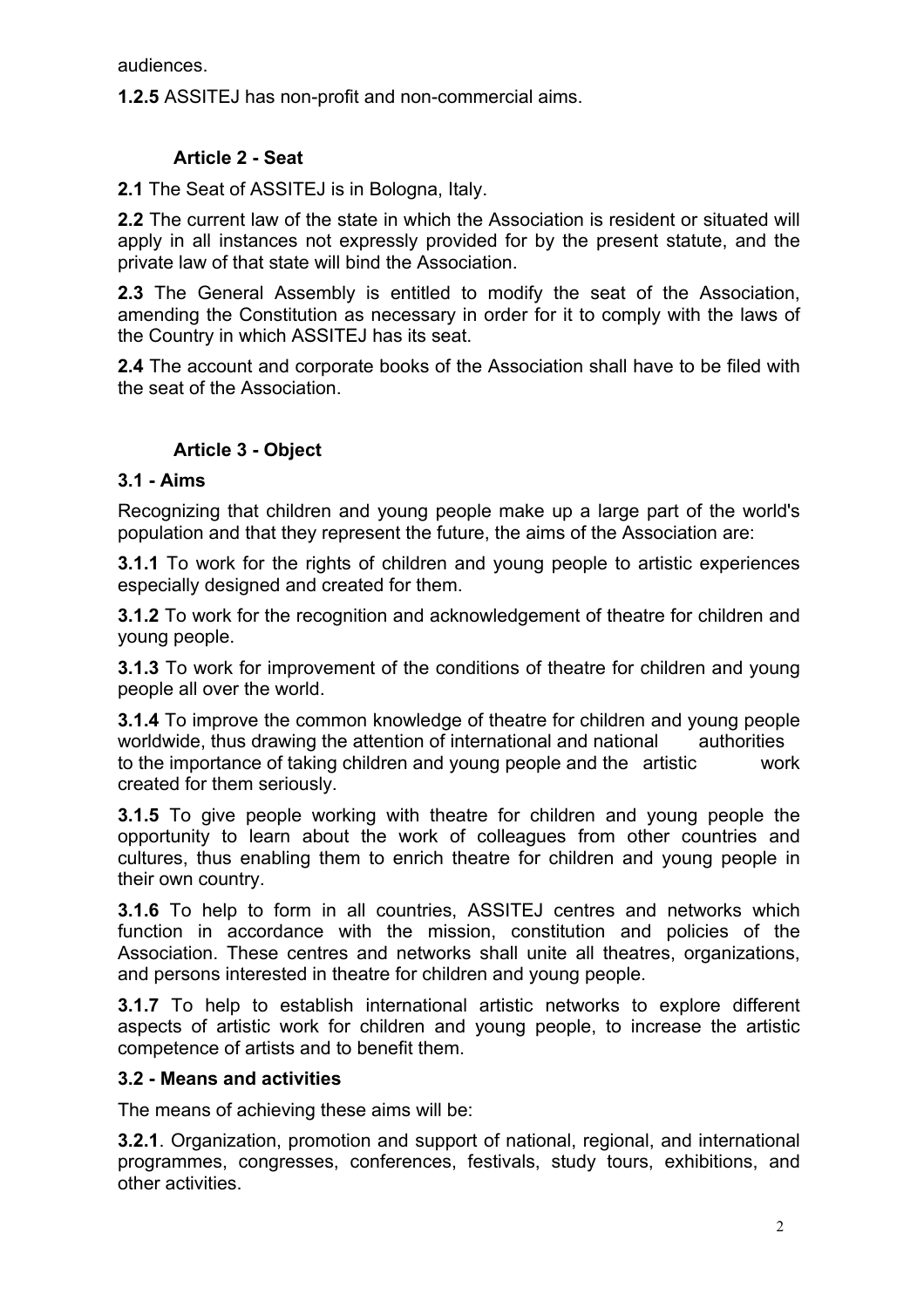**3.2.2.** Promotion and support of exchange of experiences between artists from all countries.

**3.2.3.** Encouragement of circulation and exchange of plays, texts, and other literature pertaining to theatre for children and young people.

**3.2.4**. Collection of material and documentation on theatre for children and young people.

**3.2.5.** Promotion of theatre for children and young people through all media.

**3.2.6**. Co-operation with other international organizations with related interests.

**3.2.7**. Introduction and support of proposals made by centres and networks in order to advance the work of theatre for children and young people to appropriate national and international authorities and agencies.

# **Article 4 - Members**

ASSITEJ is created to facilitate the development of theatre for children and young people at the highest artistic level. No theatre, organization or individual can be refused admittance to membership of ASSITEJ on the basis of age, gender, ethnicity, disability or ability, sexual orientation, cultural identity, national origin, or political or religious conviction.

# **4.1 Members of the Association are:**

**4.1.1.** National centres representative of theatre for children and young people in their own countries;

**4.1.2.** Professional, international networks of theatres, organisations and persons who share a common artistic need or interest that serves the growth of theatre for children and young people;

**4.1.3.** individual members (theatre companies, organisations, or persons) dedicated to theatre for children and young people, who are not able to participate in other forms of ASSITEJ membership.

# **4.2 Categories of membership:**

**4.2.1.** Full membership

National centres and networks

**4.2.2.** Corresponding membership

Those national centres and networks that are unable to meet the full criteria for membership, but can meet less stringent criteria as defined in Article 4.3.

# **4.2.3.** Non-voting membership

Individual members (theatre companies, organizations or persons) dedicated to theatre for children and young people, who are not able to participate in other forms of ASSITEJ membership.

# **4.3 Definitions of members:**

**4.3.1** National Centres:

**4.3.1.1.** National centres are networks of the theatre companies, organisations and persons working in that country in the field of theatre for children and young people.

**4.3.1.2**. Categories of membership within national centres are: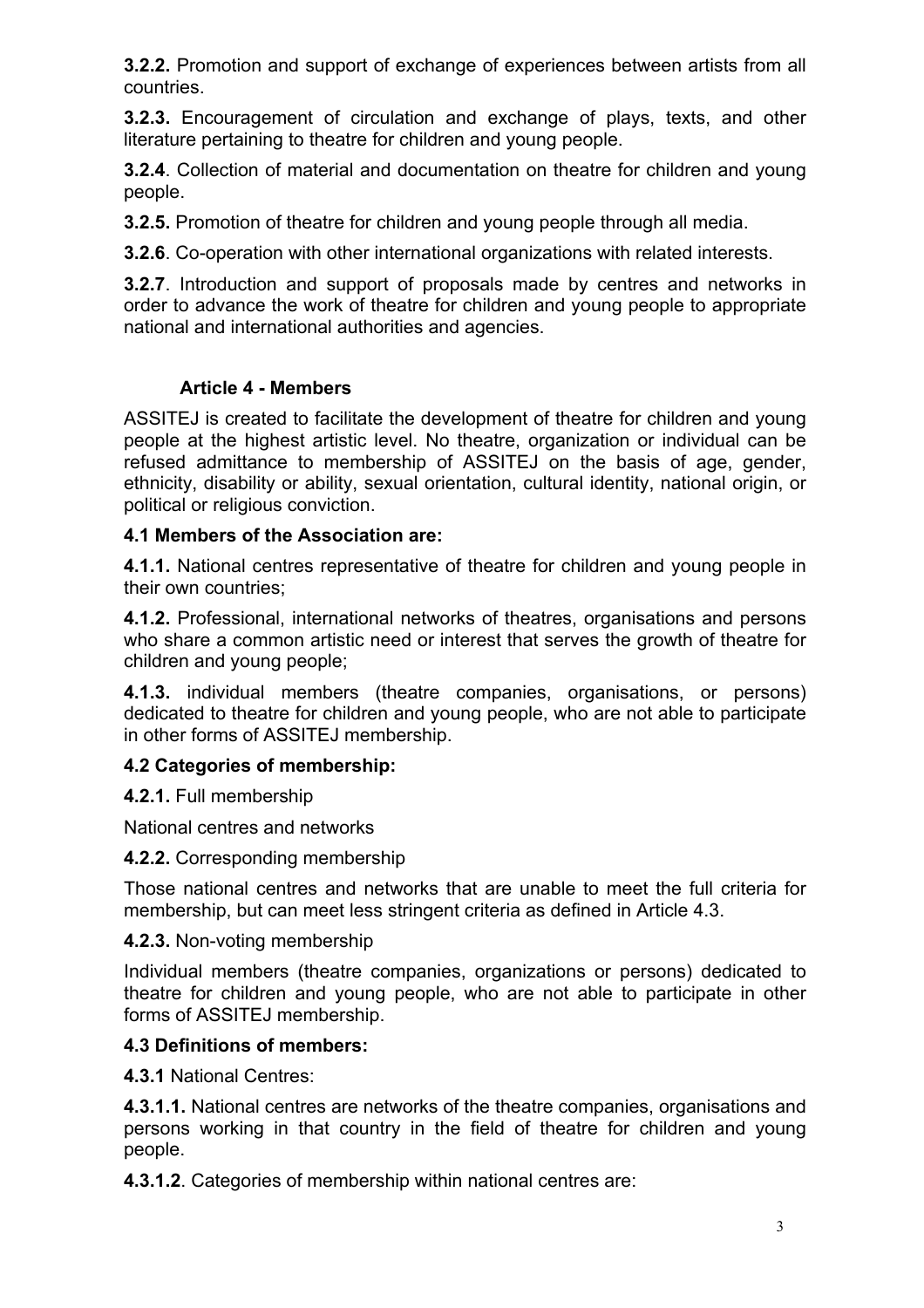**4.3.1.2.1** Professional theatre companies or artists performing for children and young people.

**4.3.1.2.2** Non-professional theatre companies or artists performing for children and young people.

**4.3.1.2.3** Organizations, institutions, associations or persons actively engaged in the work of theatre for children and young people.

**4.3.1.2.4** Supporting organizations, institutions, associations, or persons interested in theatre for children and young people.

**4.3.1.3.** Criteria for full or corresponding membership:

**4.3.1.3.1** To qualify for full membership in the Association, a national centre must be a network comprising of at least three (3) professional members (2.1), or five (5) members with at least two (2) professional members (2.1) and three (3) nonprofessional members (2.2).

**4.3.1.3.2** To qualify for corresponding membership, a national centre must be a network of theatre companies, organisations and persons, which does not achieve the above criteria.

**4.3.2** Professional Networks

**4.3.2**.**1.** Professional networks are formal, international networks of theatre companies, organisations, and/or persons working in and supporting the field of theatre for children and young people.

**4.3.2**.**2.** Professional networks can be formed on the basis of common interests or needs related to the work of theatre for children and young people

**4.3.2**.**3.** Criteria for full or corresponding membership:

**4.3.2 3.1** To qualify for full membership in the Association, a professional network should be a global network which includes members from at least seven (7) countries from two (2) or more continents.

**4.3.2 3.2** Those professional networks which do not meet the above criteria, but include members from a minimum of five (5) countries, may apply for corresponding membership.

**4.3.3** Individual members:

**4.3.3.1.** Individual members are theatre companies, organizations or persons dedicated to theatre for young audiences, who are not able to participate in other forms of ASSITEJ membership.

**4.3.3.2.** Individual members are non-voting members.

**4.3.4** Common criteria for membership:

No category of membership may participate provisionally in ASSITEJ.

# **Article 5 - Rights and Obligations**

# **5.1 Full members**

have the right to make proposals at constitutional meetings, to be elected to the Executive Committee, and to vote according to the rules detailed in Article 9.

# **5.2 Corresponding members**

have the right to make proposals at constitutional meetings and to vote according to the rules detailed in Article 9. Corresponding members do not have the right to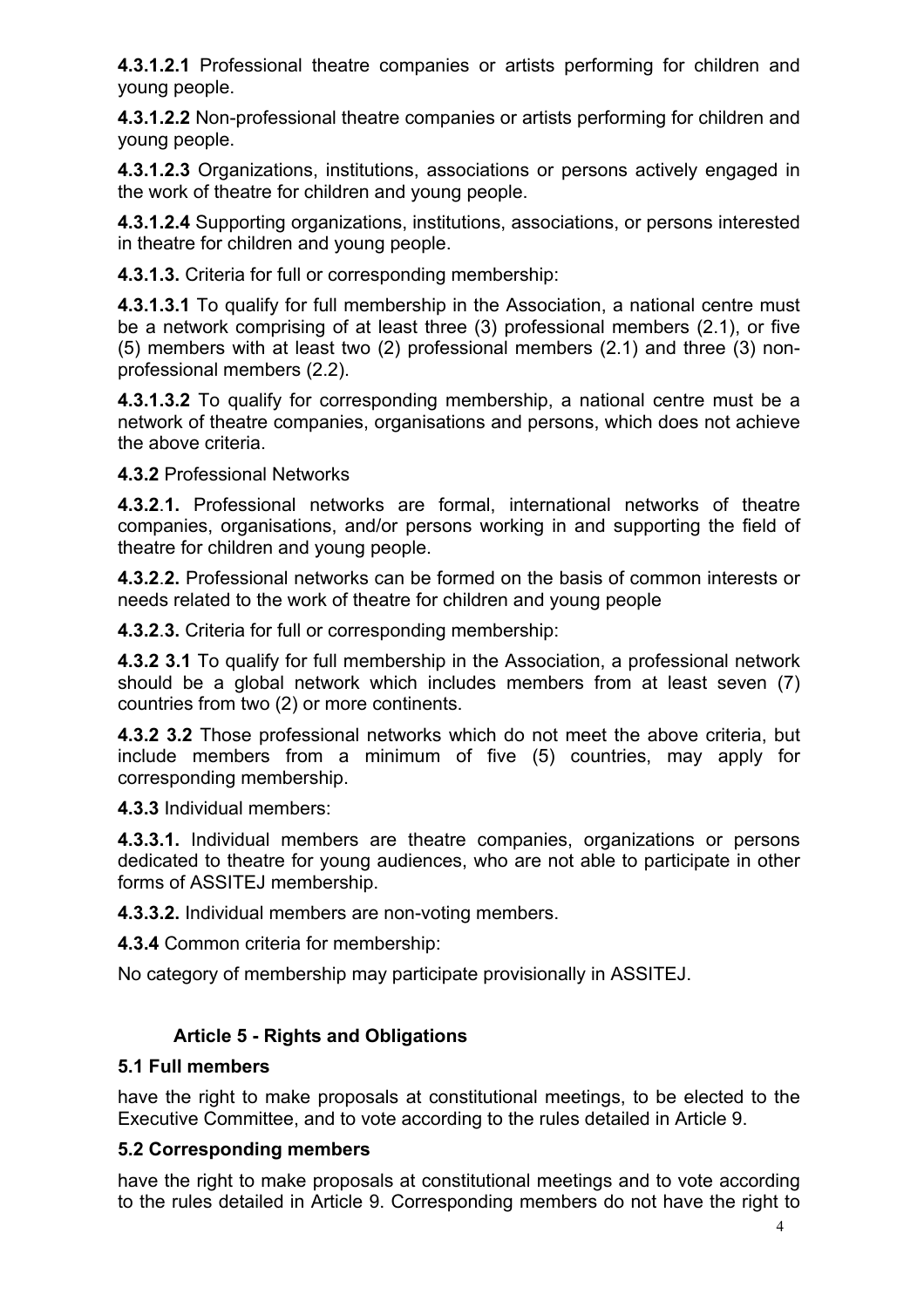be elected to the Executive Committee.

# **5.3 Non-voting members**

have the right to participate in the work of the Association, including giving proposals at constitutional meetings, but do not have the right to vote according to the rules detailed in Article 9. Additionally, non-voting members do not have the right to be elected to the Executive Committee.

# **5.4 All members, full, corresponding and non-voting**

have the following obligations:

- \* to work to achieve the aims defined by the Association,
- \* to maintain its statutes,
- \* to act upon the decisions made by the Association,
- \* to pay their membership fees,
- \* to keep the Secretary General informed of their activities on a regular basis,
- \* to appoint a correspondent,
- \* to provide a permanent address,

\* and to communicate to their members the information sent from the Secretary General's office.

# **5.5 All full and corresponding members**

must use the acronym "ASSITEJ" either in the name of the centre or network, or in the description in the subtitle.

# **Article 6 - Application, Resignation, Suspension, Expulsion**

**6.1**. Written applications for membership shall be addressed to the Secretary General. These applications will be considered, approved, or denied by the Executive Committee. In the case of a denial by the Executive Committee, the applicant may appeal to the next General Assembly.

**6.2.** Any member that wishes to resign from the Association should inform the Secretary General in writing. The resignation will take effect from 1st January in the following year.

**6.3.** The Executive Committee may decide, by a majority of two-thirds, on the rejection, suspension, or expulsion of any member whose work conflicts with the fundamental aims of this Association, or who has failed several times in one of the obligations mentioned in Article 5.4. Any centre which has been rejected, suspended, or expelled loses the right to use the name of "ASSITEJ".

**6.4**. Any rejected, suspended, or expelled member may appeal to the next General Assembly**.**

**6.5** The membership fees cannot be transferred, in any case.

# **Article 7 - Income, Funds, Financial Year and Budget**

**7.1.** This Association is financed from membership fees, as well as from subsidies or grants accepted by the Executive Committee, given its non-profit status.

**7.2** This Association can also be financed with incomes derived by commercial activities of limited extent, addressed to members or third parties.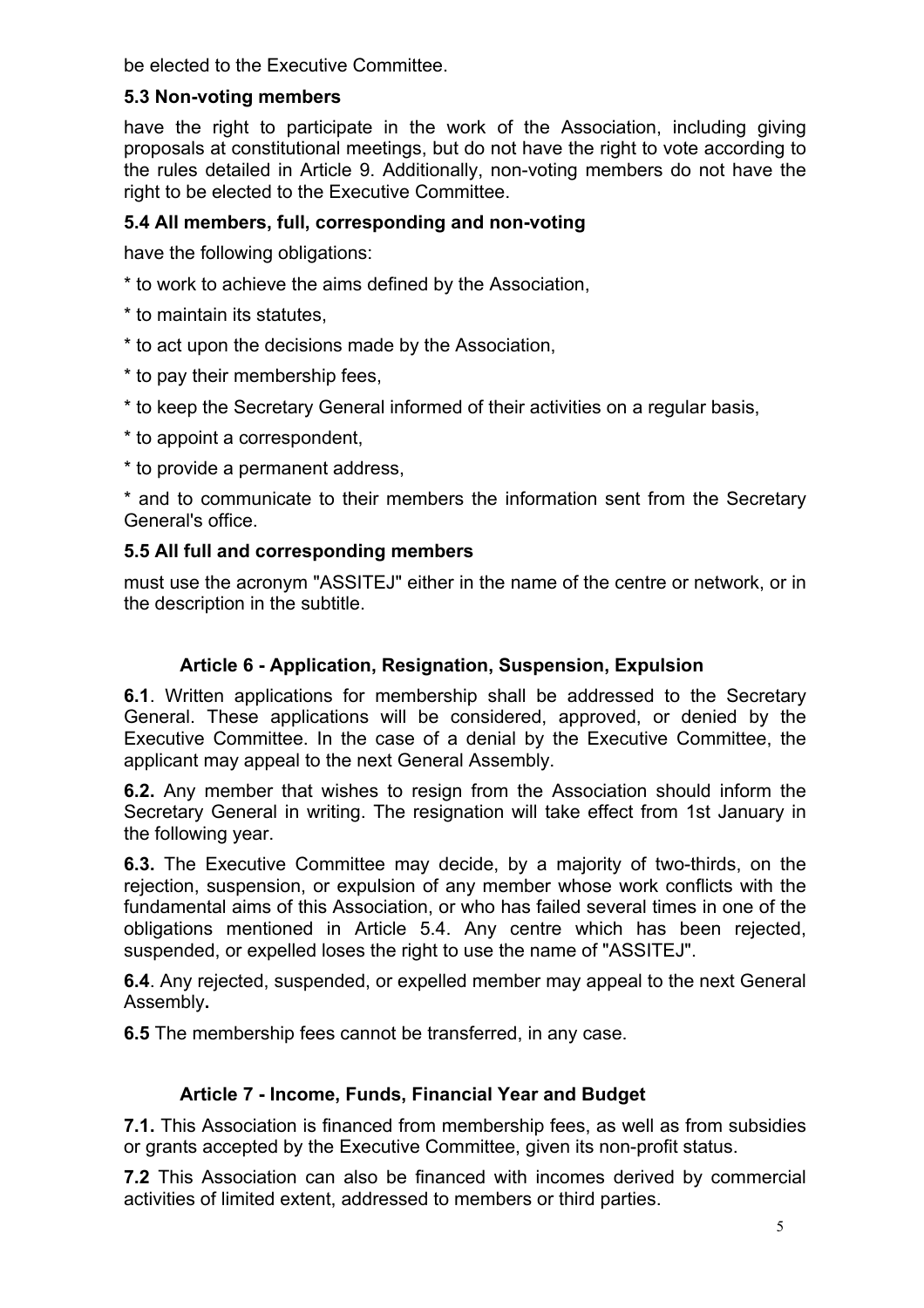7.3. The financial year shall run from 1st January to 31st December every year. Within 4 months after the end of the financial year, the Treasurer shall prepare the "financial statements" to be submitted for approval to the Executive Committee. The financial statements need to be approved by the Executive Committee before the month of December of the year after the end of the accounting period. Every time it meets, the General Assembly shall ratify the accounts for the period between one General Assembly and the next, against the mission budget set at the previous General Assembly.

**7.4** Membership fees, which are determined by the General Assembly, are due on 1st January of each year and must be sent to the Treasurer. Members who have not paid fees for the year in which the General Assembly is meeting, lose the right to vote in the General Assembly.

**7.5** The extra management funds and any additional funds shall comprise the Common Fund of the Association.

**7.6** The Common Fund shall not be distributed among the Members, while the Association is still in place. Upon termination of the Association, the Common Fund shall be distributed as stated in Art. 13. While the Association is still valid, it is forbidden to distribute, even indirectly, profits, extra management funds, unless the destination and the distribution are established by law.

## **Article 8 - Structure**

The governing body of this Association consists of:

- **1.** The General Assembly
- **2.** The Executive Committee

# **Article 9 - The General Assembly**

#### **9.1 Composition of the General Assembly**

The General Assembly consists of delegations of all full and corresponding members.

#### **9.2 Voting Rights of the General Assembly**

**9.2.1** A delegation from a centre or network with full membership has three (3) votes. A delegation from a centre or network with corresponding membership has one (1) vote.

**9.2.2** Voting by proxy is permitted. A centre or network wishing to transfer its proxy must do so in writing.

- o A delegation from a national centre or a network can hold proxy for only one other member (whether national centre or network).
- o A full member (whether national centre or network) can hold proxy for any full or corresponding member (whether national centre or network).
- o A corresponding member (whether national centre or network) can hold proxy only for another corresponding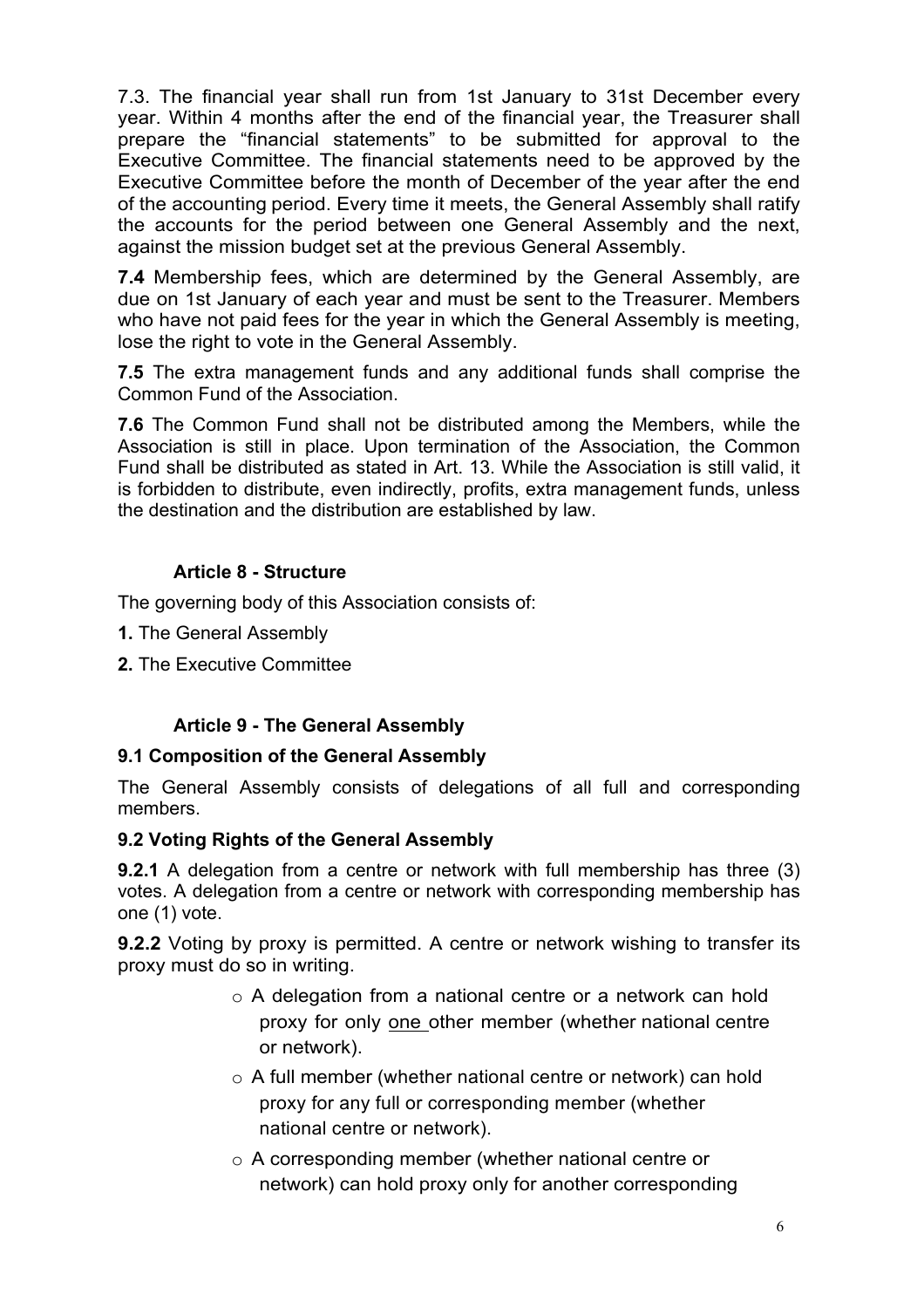**9.2.3** Non-voting members are invited to participate in the work of the General Assembly. These members are encouraged to find ways to formally associate with others to become part of the voting membership of ASSITEJ.

# **9.3 Meetings of the General Assembly**

**9.3.1** The Association shall meet in General Assembly at the World Congress at least once in every three calendar years, with the formal announcement of this meeting made at least six months in advance by the Secretary General upon instruction of the President. The General Assembly will decide on the location of the next General Assembly and World Congress, but if it should be unable to make a decision on this matter, or if a change of location should prove necessary, this decision will be left to the Executive Committee.

**9.3.2** The Association may meet between two World Congresses. Members may propose an already existing event of international or regional significance for selection as an ASSITEJ Artistic Gathering. These event/s will be selected by the General Assembly.

**9.3.3** A Special Meeting of the General Assembly may be called by the Secretary General three months in advance on the written and justified request of two-thirds of the members or at the discretion of the Executive Committee in the case of an emergency or extraordinary circumstance. This special meeting may take the form of online voting or video conferencing or similar technology. The seat of the Assembly shall be the one where the President is.

## **9.4 Functions of the General Assembly**

**9.4.1** The General Assembly has final control over the Constitution, and decides on any changes or amendments, thus including the ones about the seat of the Association (Art. 2.3) and connected provisions. Any member wishing to amend the Constitution must give notice in writing to the Secretary General at least three (3) months before the date of the meeting of the General Assembly. Any decision to amend the Constitution shall require a two-thirds majority.

**9.4.2**. The General Assembly establishes the broad outlines of the Association's policy.

**9.4.3** The General Assembly shall ratify the "mission budget", in which the financial statements and the financial reports of the solar years between one General Assembly and the next are merged. They are presented and approved annually by the Executive Committee.

**9.4.4** The General Assembly determines the membership fees and other charges to be levied on the members of the Association.

# **9.5 Functioning of the General Assembly**

**9.5.1** The President of this Association is by right President of the General Assembly. In the event of his or her absence, he or she will be replaced by a Vice-President, selected by vote of the Executive Committee, or, in the absence of all the Vice-Presidents, by a member of the Executive Committee elected for this purpose by the General Assembly.

**9.5.2** All decisions, unless otherwise stated, are taken by simple majority vote. In the case of a tie, the President will cast the deciding vote. If two centres apply to host the next Congress, the host shall be the centre that receives the most votes. If more than two centres apply for hosting, and neither receives a majority, a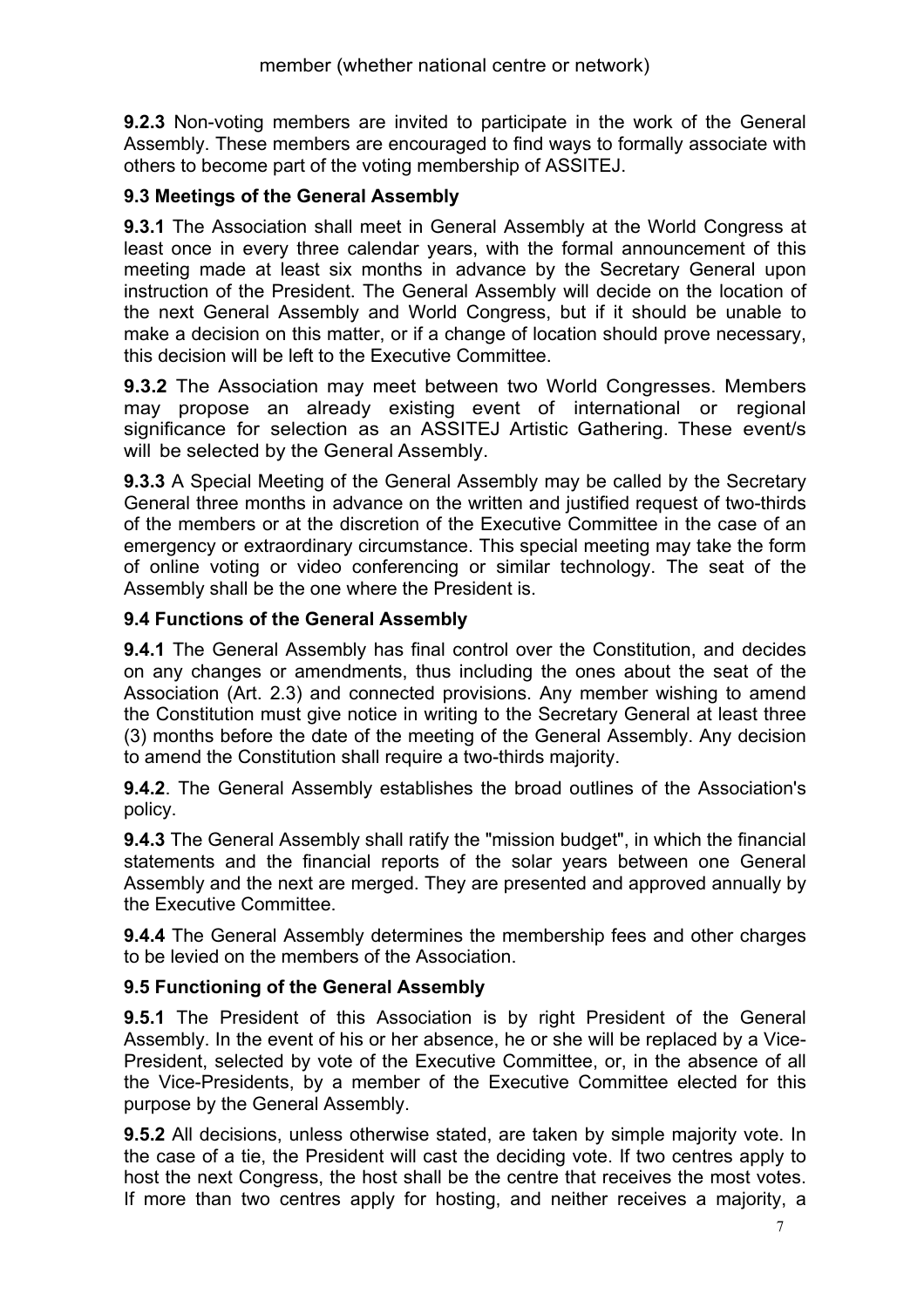second vote shall be taken between the two leading candidates, and the host shall be the centre that receives the most votes.

**9.5.3** A meeting of the General Assembly can only be held if the delegates of at least one-third (1/3) of the full and corresponding members state in writing to the Secretary General their determination to be present and to participate, either in person or by proxy. This notification of attendance must be sent to the Secretary General three (3) months in advance of the meeting.

**9.5.4** Quorum: The General Assembly can only make decisions if one-third (1/3) of the members participate either in person or by proxy.

## **9.6 Selections of bids**

9.6.1 All bids for hosting ASSITEJ Artistic Gathering and World Congresses should be presented to the Secretary General three (3) months prior to the next General Assembly, for assessment by the Executive Committee. The Secretary General will receive bids for up to and including the next four (4) year period to ensure that there will be sufficient time for preparation of the ASSITEJ Artistic Gathering in the year following the next World Congress.

**9.6.2** If no applications for the 4th year are received and voted upon by the General Assembly at the World Congress, the Executive Committee reserves the right to call for early applications one year prior to the World Congress which will be selected by the General Assembly through a special meeting using online voting or video conferencing. Should a Quorum for this meeting not be achieved, then the General Assembly gives the right to the Executive Committee to decide on the host for this ASSITEJ Artistic Gathering.

## **9.7 Honorary titles**

The General Assembly, on the recommendation of the Executive Committee, can give the titles of Honorary President and Honorary Member for exceptional service to the Association. Both categories shall have a consultative voice, but no right to vote, and they cannot represent their country.

#### **9.8 Elections for the Executive Committee**

**9.8.1** Elections for the Executive Committee of the Association are held at a meeting of the General Assembly at least once in every three (3) calendar years.

**9.8.2** The General Assembly shall elect the President and Secretary General from those standing for the Executive Committee, in this order: the President is elected first and presides over the election of the Secretary General and representatives to the Executive Committee. Candidacies for the offices of the President and Secretary General should be sent in writing to the Secretary General, three months before the date of the General Assembly in order to circulate nominations to the members of ASSITEJ.

**9.8.3** If no centre or network has presented candidates for these offices, the Executive Committee at its last meeting before the General Assembly shall recommend a candidate for each of the offices and inform all members of this recommendation.

**9.8.4** The General Assembly shall elect the members of the Executive Committee as representatives of the centres or networks with full membership. Each centre or network with full membership may have only one representative on the Executive Committee. Each full member, on its own behalf, should send to the Secretary General, in writing, the name of its candidate three months before the date of the meeting of the General Assembly in order to circulate nominations to the members of ASSITEJ.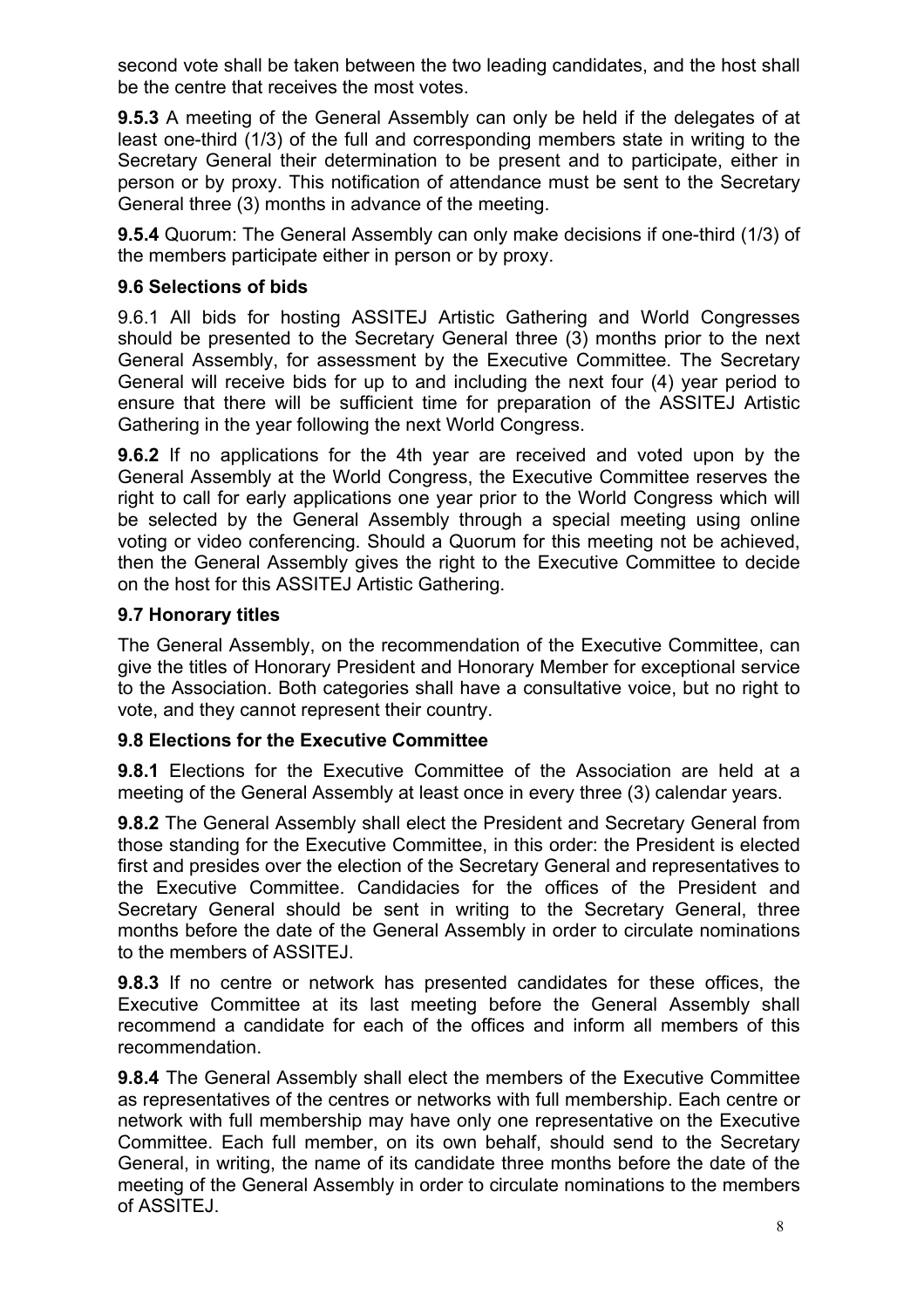**9.8.5** Each elected Executive Committee member must come from a different country, with the exception of two members only, provided that one has been proposed by a national centre and one by a network.

**9.8.6** In this case two candidates from the same country may be admitted, provided that both make the minimum number of votes (50% of the votes).

**9.8.7** The number of network positions in the Executive Committee cannot exceed the number calculated as a proportional number of network members voting as opposed to national centre members voting.

**9.8.8** From amongst the members of the Executive Committee, the General Assembly shall elect the Vice-Presidents and Treasurer, who shall be nominated in a meeting of the new Executive Committee. They shall be elected in their personal capacity.

**9.8.9** The officers and members of the Executive Committee shall be chosen to represent as fairly as possible the interests of the organization and the diversity of all the centres and networks, taking into account such factors as geography, ethnic origin, gender, aesthetics and cultural identity. They should also reflect strengths that serve the concerns and priorities of the working plan for the elected term.

#### **9.9 The Agenda for the General Assembly**

**9.9.1** The agenda, with its enclosures, and candidates for the President, the Secretary General, the Executive Committee, and all bids (as in article 9.6) for the next four(4) year period, should be sent from the General Secretariat to all centres no later than two (2) months in advance of the General Assembly.

**9.9.2** Only those items which are set down on the agenda may be voted upon in the General Assembly.

# **Article 10 - The Executive Committee**

#### **10.1. Composition of the Executive Committee**

**10.1.1** The Executive Committee is composed of a maximum of fifteen (15) members having the right to vote, including the President, three (3) Vice-Presidents, the Secretary General and the Treasurer.

**10.1.2** In the event of the death or resignation of a member of the Executive Committee, the Executive Committee shall authorize the centre or network which nominated the member to appoint a deputy for the remaining period of the term of office. The exceptions are: in the case of the President, where the replacement shall be from amongst the Vice-Presidents; and in the case of one of the Vice Presidents, where the Executive Committee is authorized either to leave the office vacant or, if it judges it necessary, to elect a replacement from amongst its own members. In the case of the death or resignation of the Secretary General, the Executive Committee will appoint a suitable person to the office in an acting capacity, until the next General Assembly.

**10.1.3** The Executive Committee has the right to co-opt persons as members of the Executive Committee. These persons will have full voting rights.

**10.1.4** The Executive Committee also has the right to appoint Counsellors for the period of its mandate, who may attend, without voting rights, meetings of the Executive Committee during their time in office. Counsellors may come from a country already represented in the Executive Committee.

**10.1.5** Any member who cannot attend a meeting of the Executive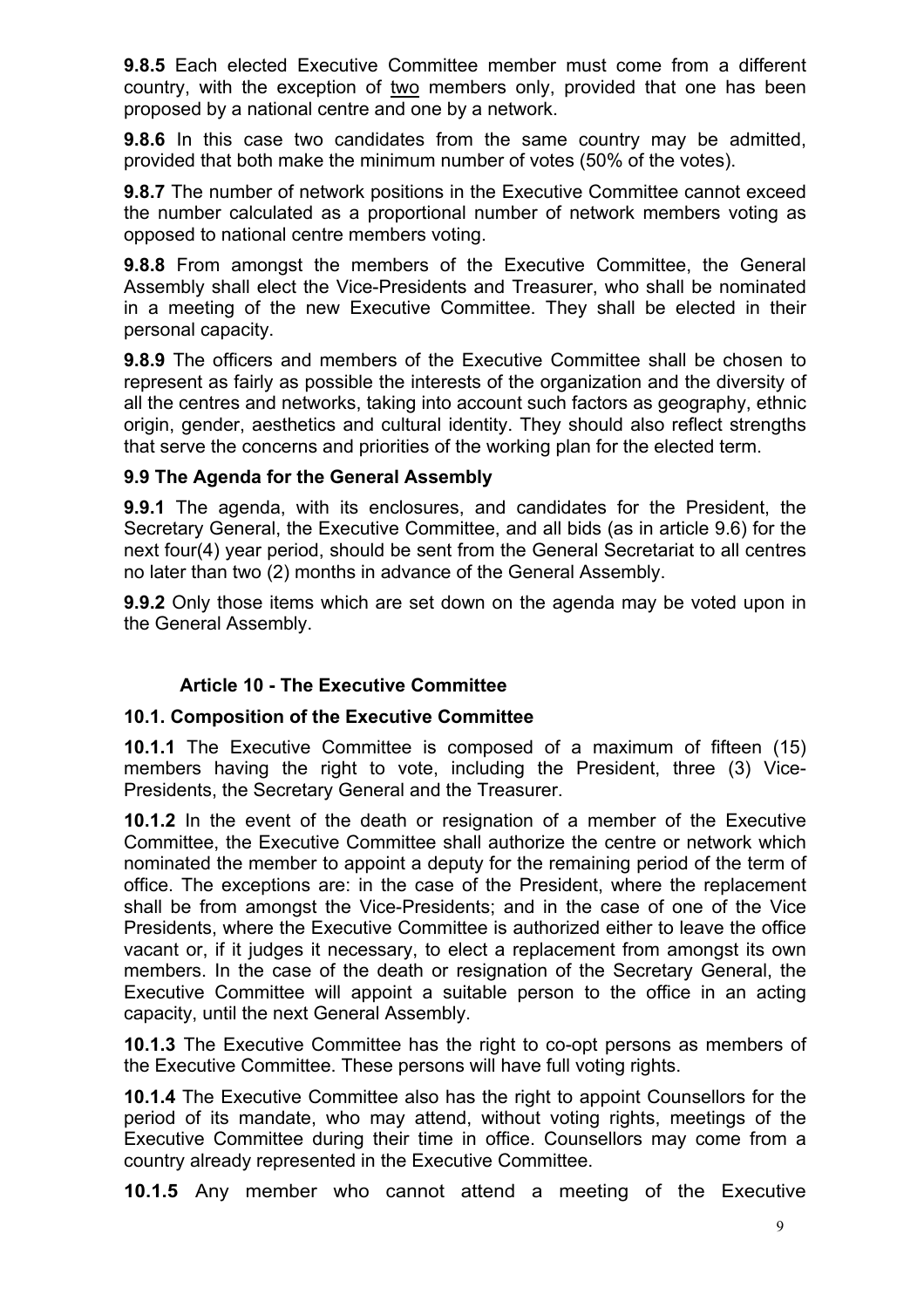Committee can be replaced only by a permanent deputy nominated by his or her centre or network for the duration of his or her term of office. The Secretary General must be notified of the deputy's name as soon as possible after the General Assembly. This permanent deputy is able to exercise a proxy vote on behalf of the existing Executive Committee member for the duration of the meeting, in order to let him or her participate fully.

# **10.2. Meetings of the Executive Committee**

**10.2.1** A meeting of the Executive Committee may be held only if at least half (1/2) of the members express to the Secretary General their determination to be present and participate, either in person or represented by a deputy. The presence of half (1/2) of the members shall constitute a quorum.

**10.2.2** The Executive Committee will meet at least once each calendar year; the Committee will decide by majority vote if it is necessary to hold additional meetings, and will choose the places and dates of such meetings. The committee must be notified three (3) months in advance. Meetings will be called by the Secretary General at the request of the President.

**10.2.3** Due to the international nature of the Association, the members of the Executive Committee are allowed to participate in the meetings by the means of video-conferencing or similar technology. The seat of the meeting shall be the one where the President is.

# **10.3 Functioning of the Executive Committee**

**10.3.1** The Executive Committee may decide upon urgent matters by correspondence if it proves impossible to hold a special meeting. In this case the Secretary General, by agreement with the President, shall send to each member of the Executive Committee a questionnaire, to which each member will reply in writing. Decisions will be made by a two-thirds (2/3) majority vote. The decisions will come before the Executive Committee at their next meeting for ratification. The replies will be placed in the records of the Association where they will be available for examination by members of the General Assembly.

**10.3.2** Each member of the Executive Committee possesses one vote, which he or she may use in person, unless delegated to his or her permanent deputy.

**10.3.3** The President of the Association is also Chairperson of the meetings of the Executive Committee. In the event of the President's absence, he or she will be replaced by a Vice-President, selected by vote of the Executive Committee, or if all the Vice-Presidents are absent, by a member elected for this purpose by the Executive Committee to chair the meeting.

**10.3.4** All motions are carried by a simple majority vote, except decisions taken by correspondence or regarding Article 6.3.

**10.3.5** The Chairperson of the meeting has the right to vote as a member of the committee. If a majority decision cannot be established by this means, the Chairperson may cast a second, deciding vote.

**10.3.6** The Executive Committee will submit a working plan of activities to the General Assembly. It manages the affairs of the Association between the meetings of the General Assembly and carries out the decisions of the General Assembly. The Executive Committee will remain in office for the period between one General Assembly and the next, which will be three years or thereabouts, at which time its members shall be eligible for re-election.

**10.3.7** The Executive Committee will accept or reject new applications for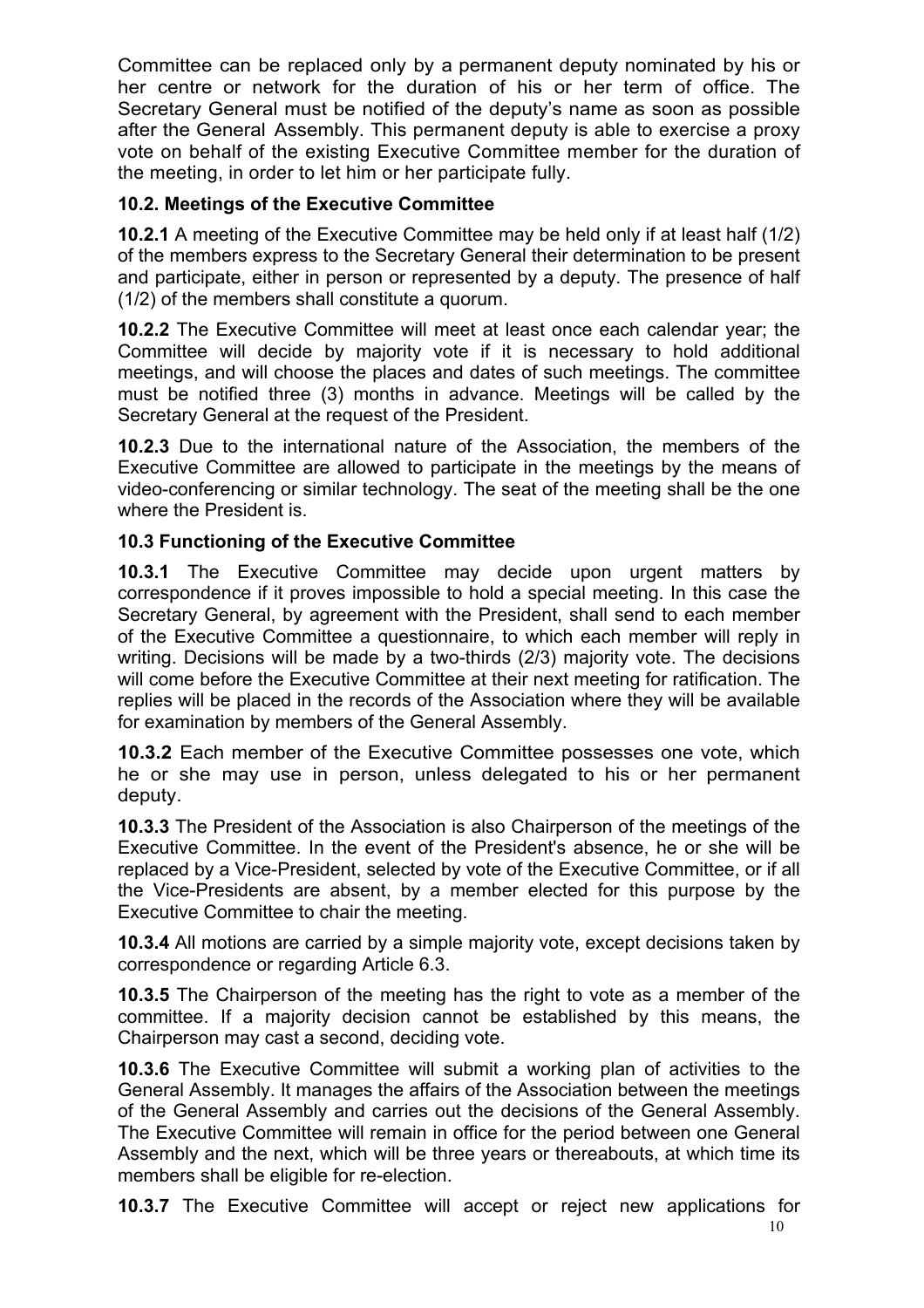membership made to the Secretary General. A rejection may be appealed by the applicant at the next General Assembly.

**10.3.8** The Executive Committee will give guidance to parties submitting bids for ASSITEJ Artistic Gatherings/the World Congress, in order to give them the opportunity to strengthen their bids prior to the next General Assembly. The Executive Committee has the right to not take into consideration any proposals, which do not meet the requirements described in the bid document.

**10.3.9** The budget is administered by the Executive Committee according to a working plan established by the General Assembly.

**10.3.10** In accordance with the Executive Committee's decision, the Treasurer has responsibility over the budget and the administration of the Association.

**10.3.11** In order to comply with the laws of the Country where the Association has its seat, the management of accounting and corporate books shall be carried out by the Treasurer only in the case where they are residing in the Town where ASSITEJ has its seat; otherwise, the Executive Committee shall nominate an Accountant (person or company) residing in the Town where ASSITEJ has its seat and determine duties, powers and any reimbursement. The Treasurer shall be responsible for reviewing the conduct of the Accountant in order to check that all deeds fully comply with the interests of the Association (see also Art. 11.5.9).

**10.3.12** The Executive Committee is required to audit the accountings of the Association. This can take place through an internal audit from a recognized member of the Association. The Executive Committee is also entitled to request an external Audit of the accountings of the Association should this be required. **10.3.13**. The Executive Committee may take initiative in matters not anticipated by the General Assembly, provided that these matters are in keeping with the mission and aims of this Association, and provided that the Executive Committee takes the first opportunity to report on these matters to the members.

#### **Article 11 - The Officers**

The Officers of this Association are as follows:

-The President

-Three Vice-Presidents

-The Secretary General

-The Treasurer.

**11.1.** The Officers are charged with specific functions in carrying out the Association's program and submitting reports to the Executive Committee.

#### **11.2 The President shall:**

**11.2.1** Preside over all General Assemblies, Special and Executive Committee meetings;

**11.2.2** Work towards the realisation of the aims of ASSITEJ, as determined by the General Assembly, through implementing the policies of the Association, and proposing projects and practices to accomplish these;

**11.2.3** Lead and manage the activities of the Association through motivating and directing the work of the Executive Committee, in alignment with the working plan as adopted by the General Assembly;

**11.2.4** Work to ensure that ASSITEJ maintains and develops international and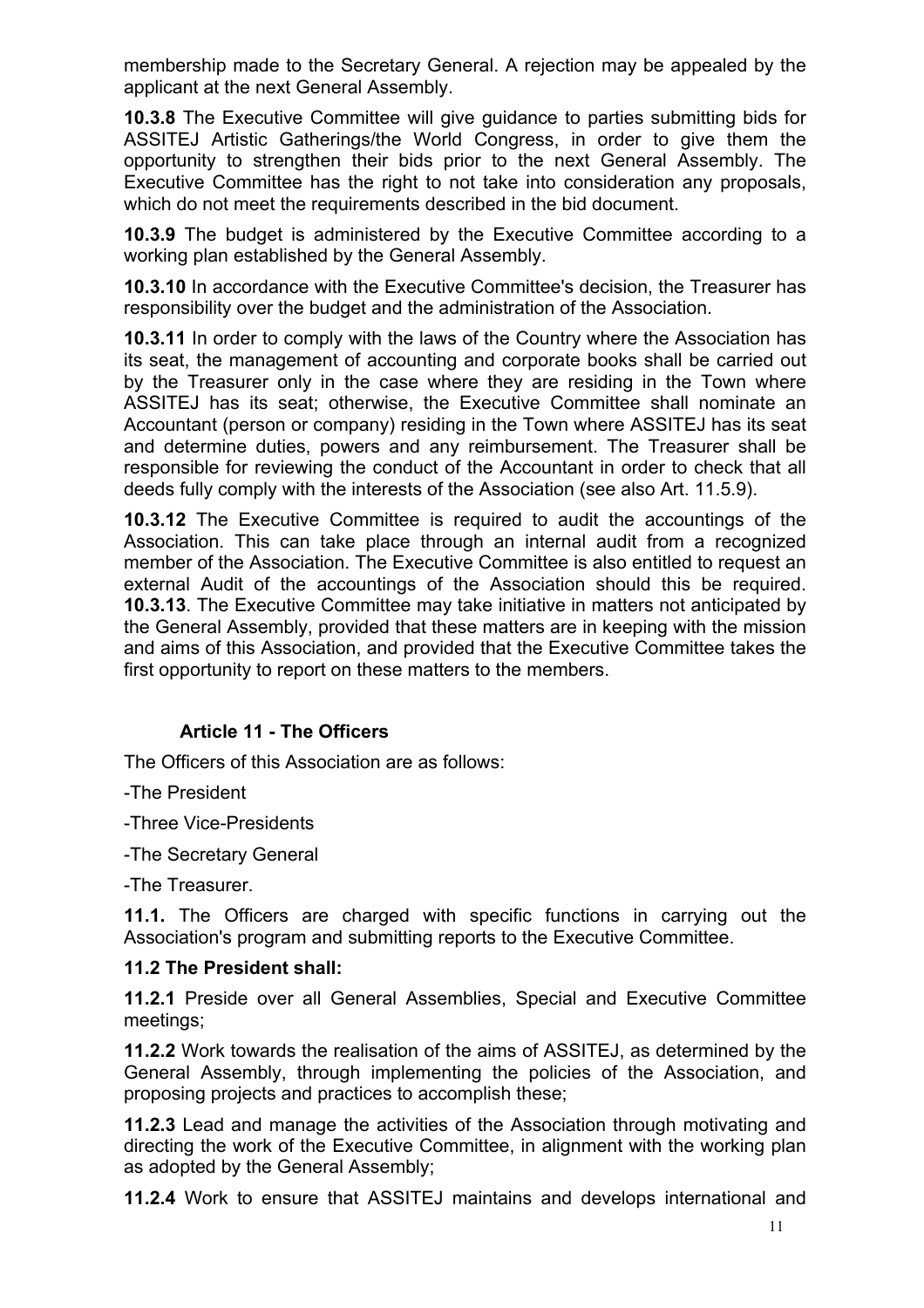regional contacts through networking, and actively seeks out opportunities that will serve the members of the Association;

**11.2.5** Work to ensure that ASSITEJ develops and maintains relationships with relevant stakeholders in theatre, education and children/youth affairs, for the good of the Association;

**11.2.6** Propose fundraising strategies, and together with the Executive Committee, work towards the financial and organisational sustainability of the Association;

**11.2.7** Communicate the vision of the Association to members, interested parties, the media and the broader public;

**11.2.8** Represent the Association at regional or international meetings, or delegate an Officer or member of the Executive Committee to do so on his/her behalf;

**11.2.9**. Sign or countersign cheques, correspondence, applications, reports, contracts and other documents on behalf of the Association, being entitled to delegate some of these functions, totally or partially, to the Treasurer or Accountant, with explicit mandate of the Executive Committee.

**11.2.10** During voting procedures, take the deciding vote in the event of a tie, when decisions cannot be taken by simple majority.

## **11.3 The Vice Presidents shall:**

**11.3.1** Assume, separately, the duties of the President, if the latter is not available or act on his/her behalf as a representative of the Association at his/her request;

**11.3.2** Actively assist the President in realising the aims of the Association through concrete planning and actions;

**11.3.3** Serve as Chairs of Working groups within the Executive Committee, when required to do so;

**11.3.4** Lead projects on behalf of the Association;

**11.3.5** Represent the Association at international or regional meetings or events;

**11.3.6** Advocate for the realization of the Mission and Aims of the Association in their own regional contexts, and internationally, where appropriate.

# **11. 4 The Secretary-General shall**

**11.4.1** Administer all procedures around membership of the Association including applications, resignations, suspensions or expulsions, as determined by the Executive Committee;

**11.4.2** Actively recruit new members to the Association;

**11.4.3** Call meetings of the Association (including General Assemblies and Executive Committee meetings) in consultation with the President;

**11.4.4** Ensure that a sufficient quorum of members is present at all meetings for purposes of decisions taken being carried;

**11.4.5** Compile an agenda for each meeting in consultation with the President, and organize the distribution thereof, and of the minutes of previous meetings to the members for approval;

**11.4.6** Organise the events within the meeting, together with the Hosts of the event, to ensure that there is smooth running of these;

**11.4.7** Record all proceedings (especially, decisions) of the meetings of ASSITEJ and ensure that they are appropriately stored and made available to members of the Association;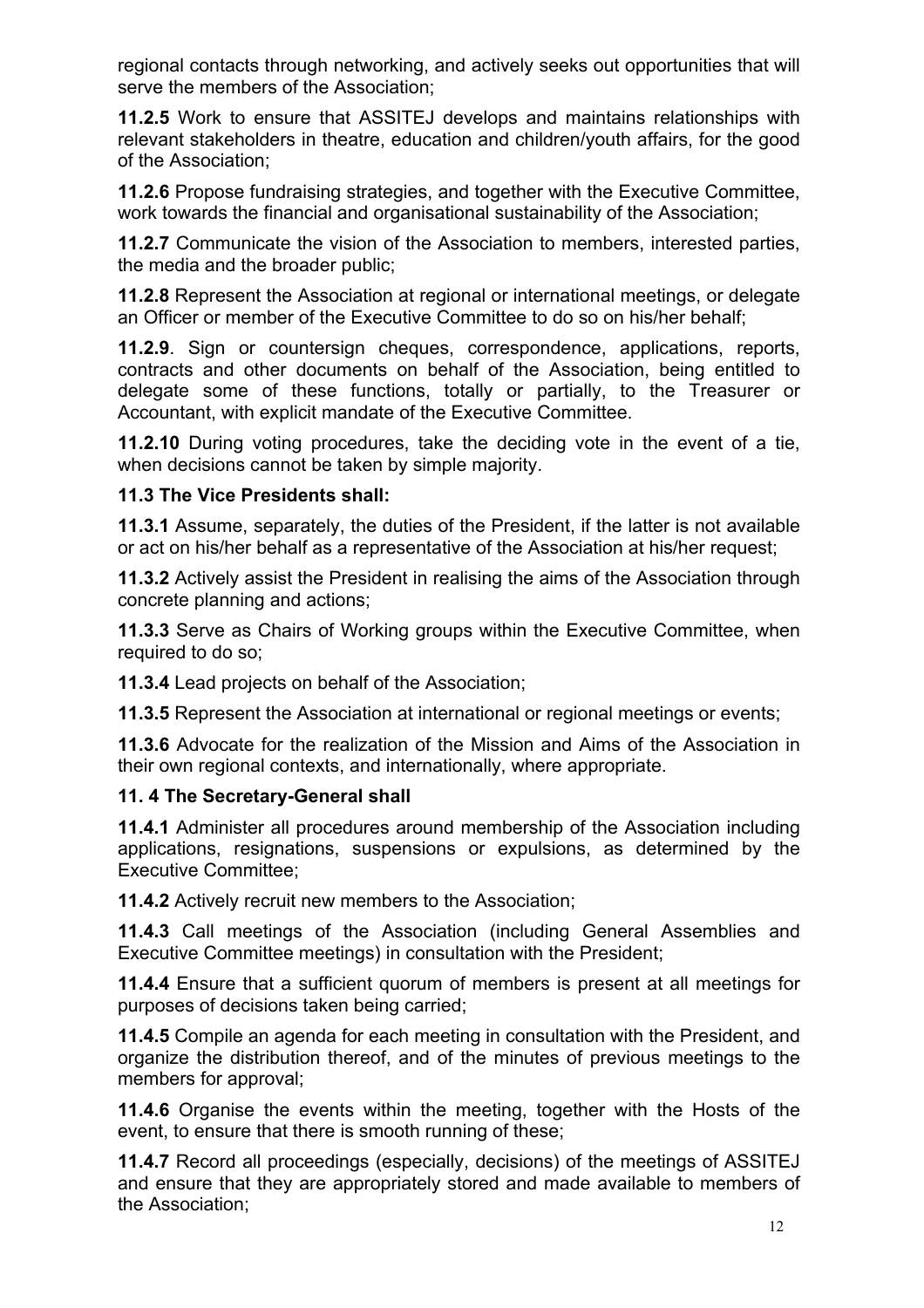**11.4.8** Submit reports on the activities and work of ASSITEJ at all Executive Committee meetings, as well as at the General Assembly;

**11.4.9** Represent the Association locally, regionally and internationally, when able and/or required to do so;

**11.4.10** Communicate with the members of ASSITEJ on a regular basis about the news of the Association and its members, as well as about ASSITEJ projects, meetings, festivals and events;

**11.4.11** Administer the communication tools of the Association, including but not limited to, the website, the database, the newsletter and all social media;

**11.4.12** Organise and monitor the activities and projects coming out of the working plan, together with the President and Working Group Chairs;

**11.4.13** Supply the ASSITEJ International Archives with all examples of ASSITEJ publications, materials and relevant objects of significance;

**11.4.14** Market the publications of ASSITEJ to the broader community, including the members and interested stakeholders;

**11.4.15** Submit to the General Assembly on behalf of the Executive Committee, the working plan which is suggested for the next three year term of office.

## **11.5 The Treasurer shall**

**11.5.1** Oversee the administration of the ASSITEJ finances and bank accounts, including all income and expenditure;

**11.5.2** Communicate with those either making payment (through sending invoices and receipts) or receiving payment from ASSITEJ;

**11.5.3** Keep members updated as to their status within the Association, as this relates to their payment of their annual membership fees;

**11.5.4** Prepare the annual financial statements, to be submitted to the Executive Committee for approval, and the mission budget for the General Assembly, also preparing any interim financial reports, if required to do so;

**11.5.5** With the President, sign off on all audits of financial account;

**11.5.6** Advise the Executive Committee on budgeting and financial strategy;

**11.5.7** Prepare financial reports of ASSITEJ projects for funders or stakeholders, when applicable;

**11.5.8** Protect the Association's financial assets;

**11.5.9** Should some of the functions be delegated, in whole or in part, to the Accountant with explicit mandate of the Executive Committee, the Treasurer shall have the obligation and the responsibility to review the work of the Accountant in order to ensure that each act is fully compliant with the interests of the Association, also having the right to request an external audit.

**11.6** In case of any urgent matters not foreseen by the Executive Committee, the Officers are given the right to act at their discretion and will take the first opportunity to report on these matters to the Executive Committee.

# **Article 12 - Languages**

**12.1**. Working languages at the General Assembly will be the language of the host country, English, and at least one other language as determined by the Executive Committee according to the needs of the meeting. On the occasion of international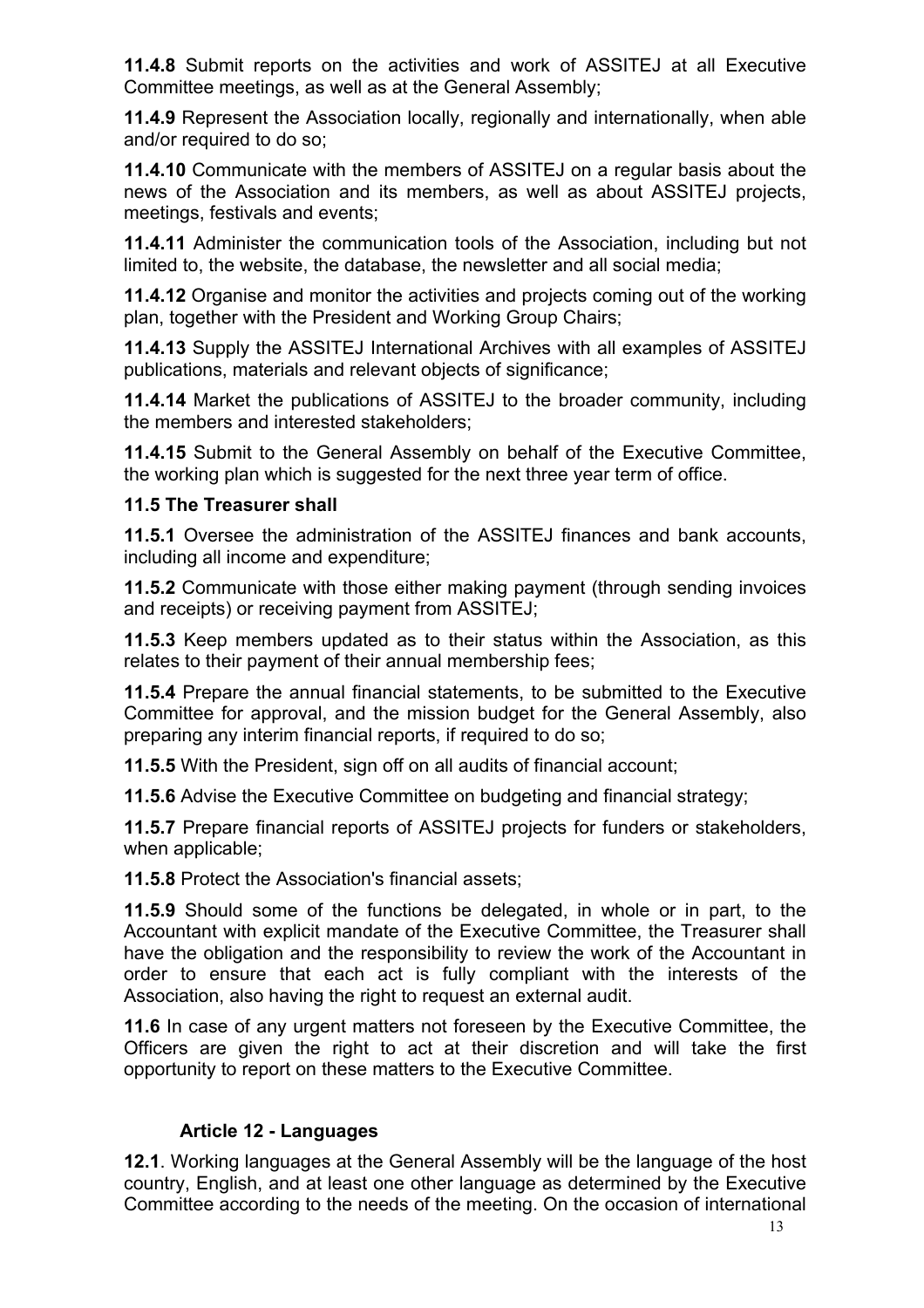events, the working languages will be the language of the host country and English, with the option of one more language according to need.

When the host country is English-speaking, it must provide at least two other languages for the General Assembly. For other international events, at least one other language must be provided, if so determined by the Executive Committee, according to the needs of the event.

**12.2** The working language of the Association for written communication will be English.

**12.3** If the seat of the association is held in a country where English is not the language of communication, all essential official documentation will be translated into the language of the seat, as required by the laws of that country.

**12.4** The Association will make every effort to be inclusive of non-English speakers in all communication and activities, wherever possible.

## **Article 13 - Duration**

**13.1**. This Association is created for an unlimited period.

**13.2.** This Association shall cease to function when, for any reason, three-fourths (3/4) of the members, on the basis of their number of votes, shall express in writing to the Secretary General the desire to dissolve the Association. In this event, the Executive Committee shall be authorized to declare the Association dissolved, and any funds remaining in the Association's accounts will be given to international organizations pursuing similar aims or made available for public benefit according to the laws of the Country in which the Association has its seat.

## **Article 14 - Constitutional amendments**

All amendments or changes to the constitution shall come into force at the moment of their approval by a General Assembly.

Latest amendments adopted by the General Assembly in Cape Town, South Africa 2017.

-------------------------------------------------------------------------------------------------------------

#### **Definitions, etc.:**

General Assembly (GA) consists of attending delegations of all members from centres and networks, as well as non-voting individual members, and gathers every three years at a World Congress - Art. 8 & 9

-Executive Committee (EC) elected directly by General Assembly - Art. 8 and Art. 9.8.1

-President (officer) elected directly by General Assembly - Art. 9.8.2

-Secretary General (officer) elected directly by General Assembly - Art. 9.8.2

-Treasurer (officer) elected by GA on the recommendation of EC, from amongst members of EC Art. 9.8.5

-Vice-presidents (officers) elected by GA on the recommendation of EC, from amongst members of EC - Art. 9.8.5